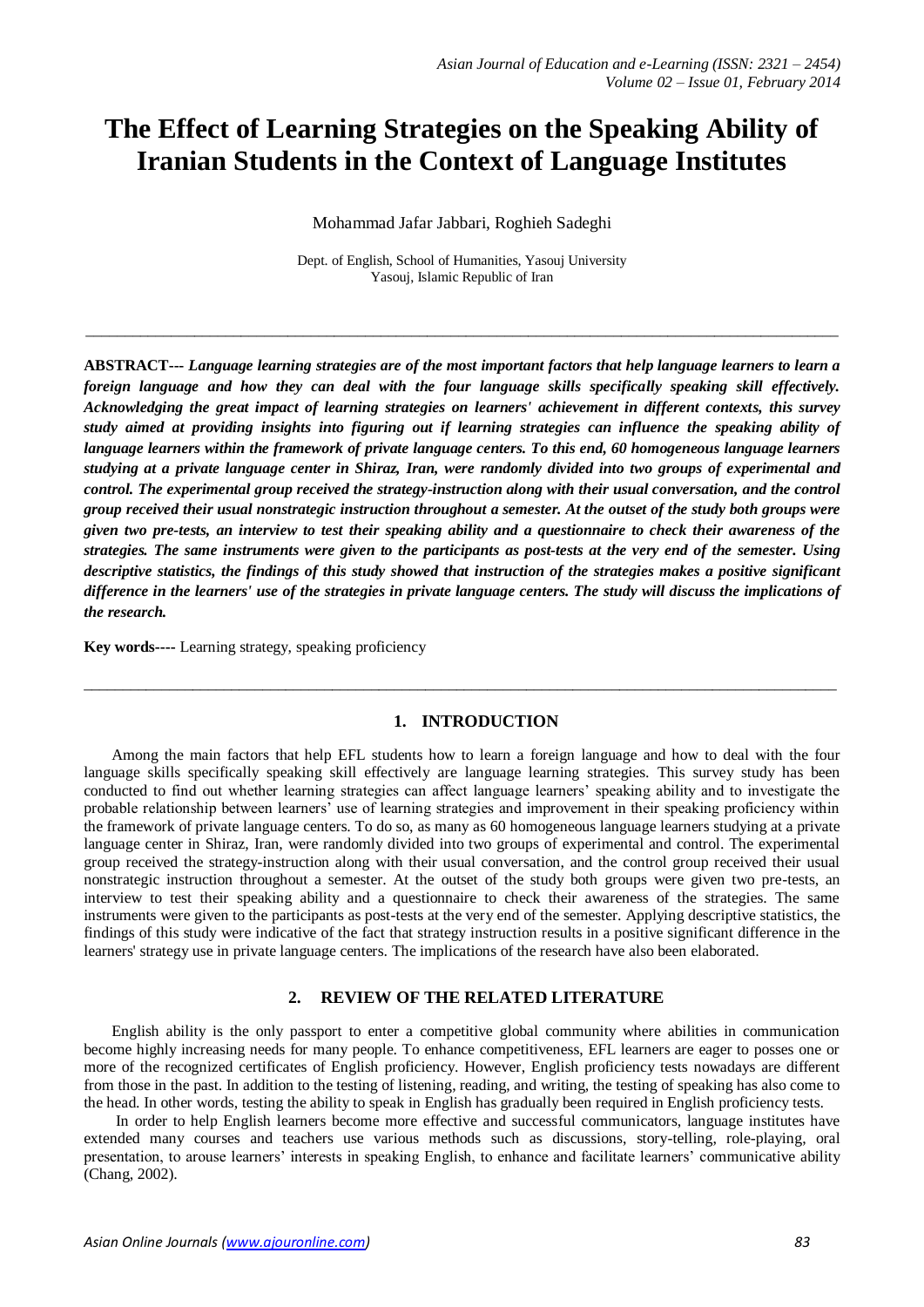What can students do themselves? Among the several suggestions offered, the engagement in learning strategies receives the highest attention of so many researchers. The importance of teaching learning strategies to learners and its role in educating more successful learners has been emphasized in academic career. In a well-known study, Wenden and Rubin (1987, p.19) define learning strategies as "... any sets of operations, steps, plans, routines used by the learner to facilitate the obtaining, storage, retrieval, and use of information". For Cohen (1998), language learning strategies are"the conscious thoughts and behaviors used by learners with the explicit goal of improving their knowledge of the target language" . Language learning strategies, if chosen carefully and consciously, can play as a key factor in an active, conscious, and purposeful self-regulation learning. Accordingly, in order to increase language learning academically, learners are to be taught how to learn more effectively and efficiently.

Language learning strategy plays a key role in learning a second language. It is axiomatic that language learning strategy is one of the most widely accepted means to enhance learners' efficiency since it can help students when mastering the forms and functions in second language acquisition and thus affects achievement (Bialystock, 1981; Rubin, 1981 ).According to Holec(1981), Oxford(1989), and Oxford and Nyikos(1989), some language learning strategies can promote learners' independenc in language learning .Once employing effective and appropriate strategies to develop speaking proficiency, students become more self-governing learners and benefit from the use of language learning strategies.

In the last three decades, language learning strategies and some related issues based on the choice and use of learning strategies have been under investigation. These issues are level of language proficiency of learners , their motivation, gender, cultural backgrounds, learning style, nationality and the context where they learn language (Oxford and Nyikos, 1989; Ehrman and Oxford, 1989; Ellis, 1994; Cohen,1998; Wharton, 2000; Griffiths, 2003; Chamot, 2005). Students in various cultural situations are reported to express a preference for some learning strategies. In a study in China , Chinese students showed a preference for social strategies but not affective strategies (Tamada, 1996). For Rahimi et al. (2005), learners' motivation and their proficiency level are of the most important element in the use of language learning strategies. The difference between learners' use of different language learning strategies was found to be of great importance. Based on some studies, it has been found that in order to have more successful language learners, it is necessary to teach learning strategies as part of syllabuses to less successful language learners. (Oxford, 1993).

Several researchers believe that more successful learners use a broader range of strategies efficiently and effectively (Green and Oxford, 1995; Lan and Oxford, 2003; Oxford, 1996; Oxford and Ehrman, 1995; Philips, 1991; Gan et al. 2004; and Griffiths, 2008) . Learners tend to use different learning strategies in different situations since language is socially mediated and context dependent. In Iran, for example, in the past three decades, because of some social and political issues, there has been little or no contact between EFL learners and English native speakers. Moreover, language teaching is mostly grammar–based with no attention paid to language.

The common observation that learners exposed to common instruction procedures exhibit varying degrees of success in language learning and the concept of language acquisition as the spontaneous development of language even without instruction have shifted researchers' concerns from methods and products of language teaching to processes in language learning known as language learning strategies. Recent studies conducted in different contextual backgrounds have shown that strategies promote language development.

# **3. METHODOLOGY**

## *3.1. Sampling procedure*

In this research, Bahar Language Institute was chosen through convenient sampling. This study was conducted with a total number of 104 language learners. They were selected by random sampling based on Morgan's formula with confidence level of 95% (margin of error=5%). The participants were selected from the same English proficiency level. After administrating a test of homogeneity (OPT), the researcher selected 60 learners on intermediate levels. Then they were randomly divided into two groups of experimental and control. The experimental group received the strategyinstruction along with their usual conversation, and the control group received their usual nonstrategic instruction throughout a semester, i.e. being taught conversation in the traditional way.

## *3.2. Instrument*

To collect the data use was made of the Oxford Quick Placement Test to achieve the current level of the participants' English proficiency. It is a test of English language proficiency which is developed by Oxford University Press and Cambridge ESOL. It is flexible and enables teachers to have a method to find out how proficient the learners are in English. The other instrument adopted in the current study was the Strategy Inventory for Language Learning (SILL) which was proposed by Oxford (1990) and has been created to measure how much students are aware of the strategies. It is a 50-item Likert-type questionnaire with five-scale responses regarding the six major strategy groups ranging from 1=never true of me to 5=always true of me. Another standard test was a test of speaking, Preliminary English Test (PET), to assess candidates' ability to express themselves in order to carry out functions at CEFR level.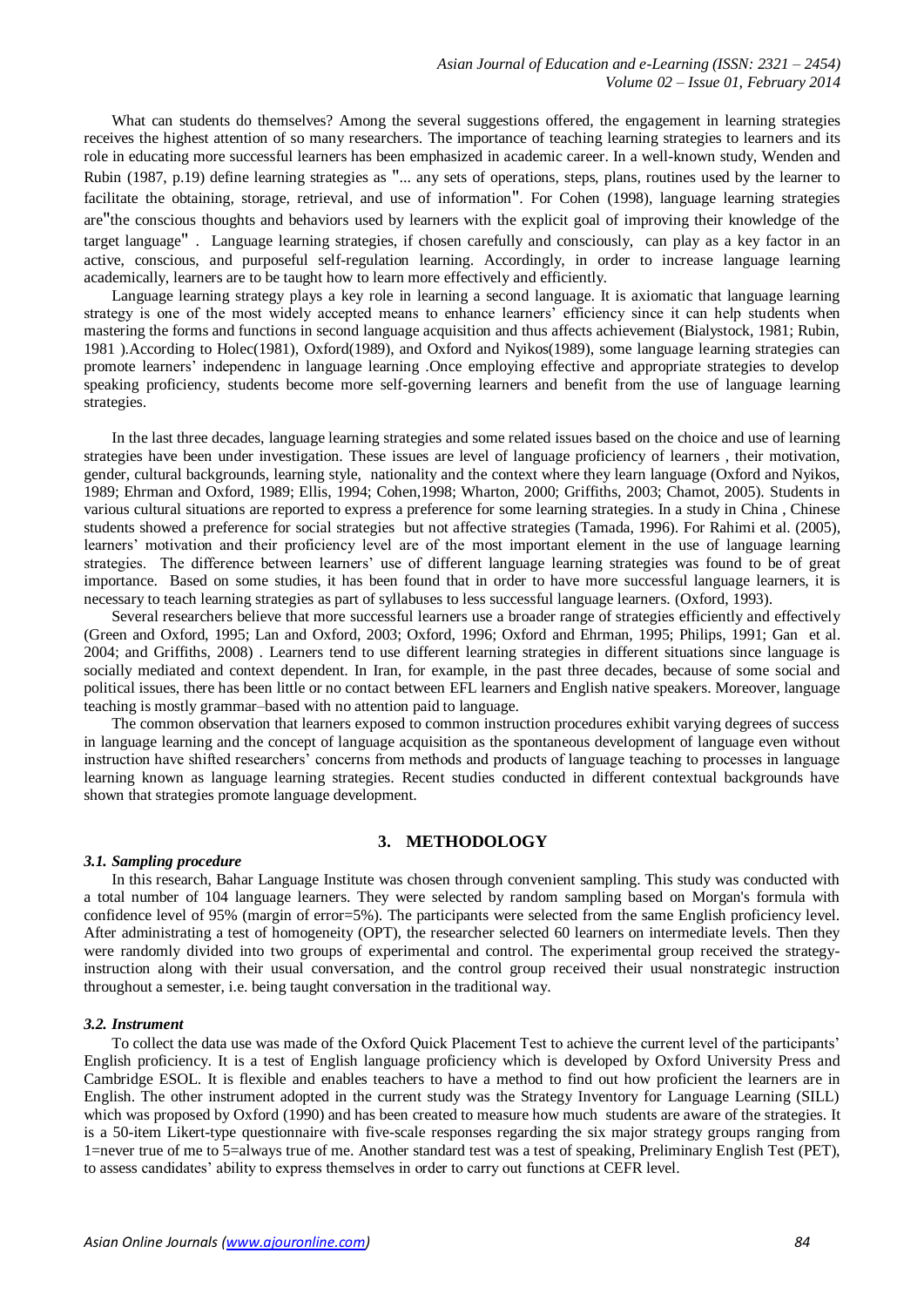#### *3.3. Data collection and analysis*

Sixty learners out of the total number of 104 intermediate students who met the expected score in the test of proficiency were randomly divided into two groups of control and experimental, each with 30 learners. In order to compare the performance of the learners in both groups before and after the treatment, the Oxford SILL as well as the speaking test was administered to them as pretests and posttests. The above procedures were done in the first week of the summer term, 2013. Then the researcher started to teach the usual conversation to both groups, as well as 3 to 4 strategies to the experimental group. In the last week of the term, in order to see if any improvement has occurred in learners' strategy awareness and their speaking ability, the SILL questionnaire and the speaking test were both administered to the learners in both groups . In this quantitative study, the researcher made extensive use of Statistical Package for Social Sciences (SPSS) 16 to conduct data analysis. Descriptive statistics, in particular, were employed to shed light on the effect of using language learning strategies on the speaking improvement.

# **4. RESULTS AND DISCUSSION**

The researcher carried out the analysis and tested the hypotheses after collecting the data.

#### *4.1. .Results of OPT (Oxford Placement Test)*

To check the homogeneity of the total participants (population=104), a sample test of OPT (Oxford Placement Test) was administered. Table 1 illustrates the descriptive statistics of participants' scores.

#### **Table 1: Descriptive Statistics of Homogenizing Test (OPT)**

| Test | Mean | SD | N   |  |
|------|------|----|-----|--|
| OPT  | つら   |    | 104 |  |

Based on the results in Table 1, the mean is 25 and the standard deviation is 5. Here, just the participants (N=60) who receive scores within 5 SD below and above the mean, i.e. between 20 and 30 were allowed to take part in both groups. The other participants (44) were left out. The chosen participants were randomly set into two groups of control and experimental each with thirty members.

In order for the participants (60) to be homogeneous in both control (30) and experimental (30) groups, descriptive statistics are given in Table 2.

| Test       | group | N  | Mean  | <b>SD</b> |  |
|------------|-------|----|-------|-----------|--|
| <b>OPT</b> | cont. | 30 | 24.83 | 2.87      |  |
|            | Exp.  | 30 | 24.46 | 2.20      |  |

**Table 2: Descriptive Statistics of the Proficiency Test in Control and Experimental Group**

According to Table 2 the mean of the experimental group  $(M=24.46)$  in the proficiency test is a bit lower than that of the control group (M=24.83) but the difference is very marginal. So it can be seen here that there is not a major difference between the obtained means of the two groups.

#### *4.2. Results of Pretests*

In order to compare the participants' performance on the speaking test and SILL questionnaire in both experimental and control groups, two independent t-tests were administered at the outset of the study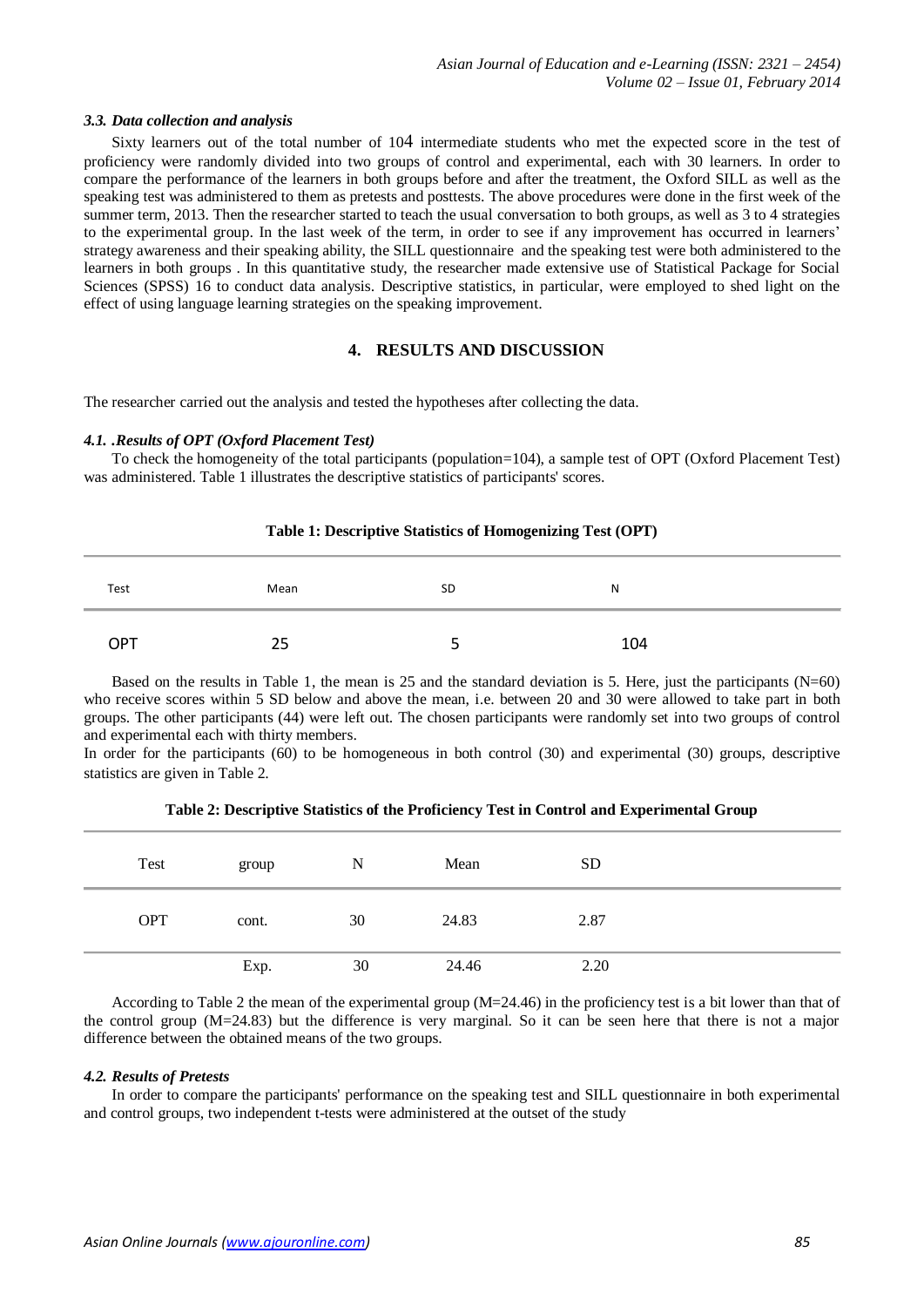| Speaking<br>pretest              | Levine's<br>test |      |       |        |                  | for<br>t-test<br>Equality of<br>Means |        |                        |            |
|----------------------------------|------------------|------|-------|--------|------------------|---------------------------------------|--------|------------------------|------------|
|                                  |                  |      |       |        |                  |                                       |        | 95%                    | Confidence |
|                                  |                  |      |       |        |                  |                                       |        | Interval<br>Difference | of<br>the  |
|                                  | F                | Sig. | T     | DF     | Sig<br>(2tailed) | Mean<br>difference                    | Std    | Lower                  | Upper      |
| equal<br>variance<br>assumed     | 6.175            | .016 | 1.793 | 58     | .078             | .31667                                | .17663 | $-.03689$              | .67023     |
| Equal<br>variance not<br>assumed |                  |      | 1.793 | 51.321 | .079             | 31667.                                | .17663 | $-.03787$              | .67121     |

# **Table 3: Independent Samples Test of Speaking Pretest**

As shown in Table 3, the result obtained from this statistical analysis showed that the two groups did not have significant differences in their performance on their speaking pretest. (sig = .078, p $>0.05$ )

| <b>Table 4: Independent Samples Test of SILL Pretest</b> |
|----------------------------------------------------------|
|                                                          |

| <b>SILL</b><br>pretest           | Levine's    |      |           |        |                  | for<br>t-test<br>Equality<br>of |       |            |            |
|----------------------------------|-------------|------|-----------|--------|------------------|---------------------------------|-------|------------|------------|
|                                  |             |      |           |        |                  | Means                           |       |            |            |
|                                  |             |      |           |        |                  |                                 |       | 95%        | Confidence |
|                                  |             |      |           |        |                  |                                 |       | Interval   | of<br>the  |
|                                  |             |      |           |        |                  |                                 |       | Difference |            |
|                                  | $\mathbf F$ | Sig. | T         | DF     | Sig<br>(2tailed) | Mean<br>difference              | Std   | Lower      | Upper      |
| equal                            | .151        | .699 | $1.026 -$ | 58     | .309             | $. -4.933$                      |       |            | 4.691      |
| variance<br>assumed              |             |      |           |        |                  |                                 | 4.808 | $-14.558$  |            |
| Equal<br>variance not<br>assumed |             |      | 1.026     | 57.977 | .309             | $-4.933$                        | 4.808 | $-14.558$  | 4.691      |

As shown in Table 4, the result obtained from this statistical analysis showed that the participiants in two groups did not differ greatly in their performance on SILL pretest (Sig=.309, p>0.05).

## *4.3. Results of Posttests*

In order to compare the participants' performance on speaking test and SILL questionnaire in both experimental and control groups, the same pretest was administered as the posttest. Two independent t-test analyses were carries out to compare their scores in the two instruments. After the treatment and exposing the experimental group to different learning strategies, again, in order to see if the two groups performed statistically different on their speaking skill, the raw scores obtained from the administration of the speaking posttest underwent an independent t*-*test.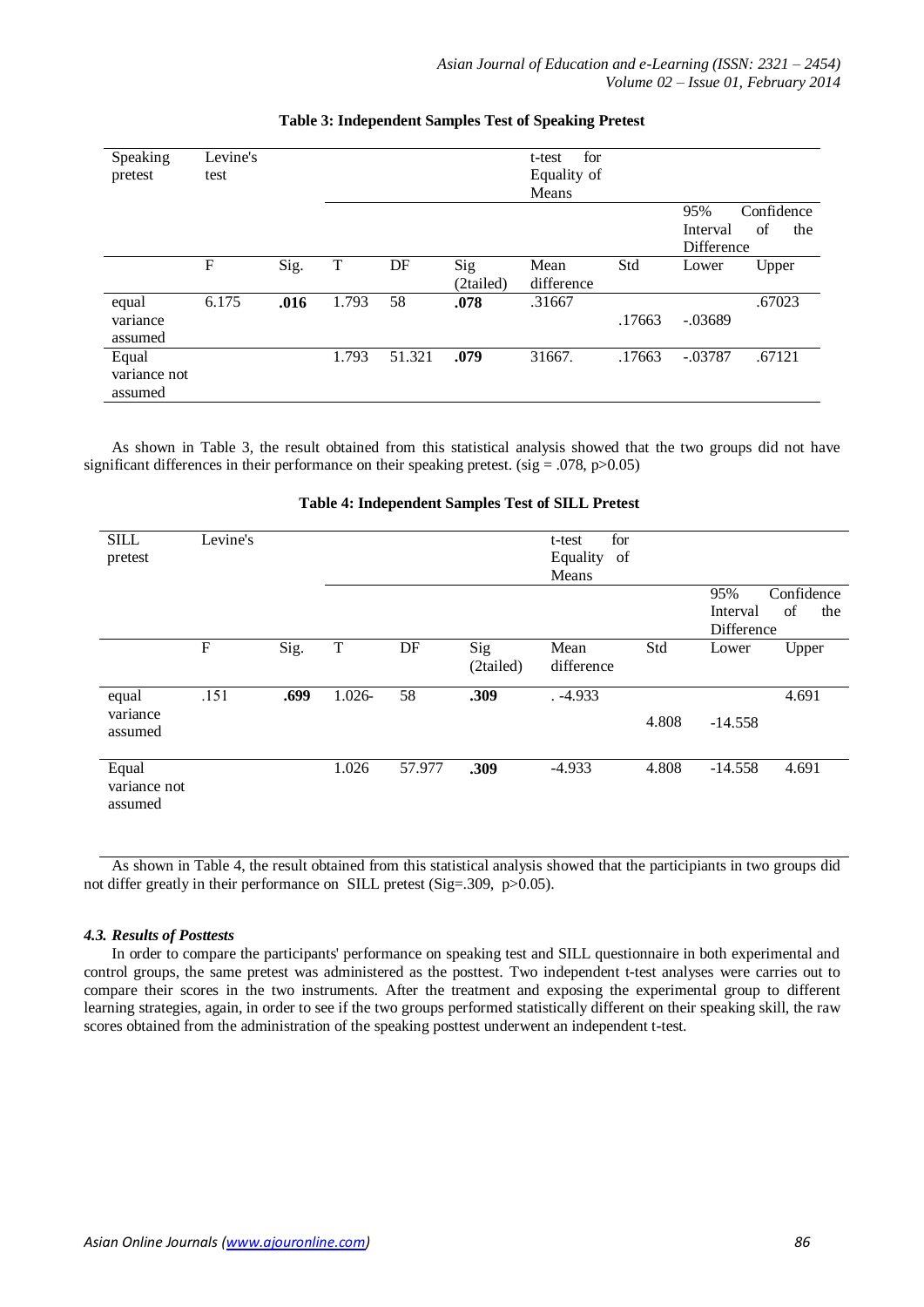| Speaking     | Levine's |      |          |        |           | t-test for  |        |                 |           |
|--------------|----------|------|----------|--------|-----------|-------------|--------|-----------------|-----------|
| posttest     |          |      |          |        |           | Equality of |        |                 |           |
|              |          |      |          |        |           | Means       |        |                 |           |
|              |          |      |          |        |           |             |        | 95% Confidence  |           |
|              |          |      |          |        |           |             |        | Interval of the |           |
|              |          |      |          |        |           |             |        | Difference      |           |
|              | F        | Sig. | T        | DF     | Sig       | Mean        | Std    | Lower           | Upper     |
|              |          |      |          |        | (2tailed) | difference  |        |                 |           |
| equal        | 10.380   | .002 |          | 58     |           |             |        |                 | $-.69777$ |
| variance     |          |      | $-6.623$ |        | .000      | $-1.0000$   | .15099 | $-1.30223$      |           |
| assumed      |          |      |          |        |           |             |        |                 |           |
| Equal        |          |      |          | 49.000 | .000      |             | .15099 |                 | $-.69658$ |
| variance not |          |      | $-6.623$ |        |           | $-1.0000$   |        | $-1.30223$      |           |
| assumed      |          |      |          |        |           |             |        |                 |           |

# **Table 5: Independent Samples Test of the Speaking Posttest**

As it is shown in Table 5, the scores of the members in strategy group exceed those in non-strategy group and determine an important difference in the speaking ability of the participants after the treatment.

After the treatment and exposing the experimental group to a variety of learning strategies, in order to see if the two groups performed statistically different in SLL posttest , they were given the questionnaire of SILL at the end of the term. To compare the experimental group's involvement in learning strategies performance, a paired t-test was used to see if any improvement occurred in the experimental group's knowledge of strategies during the term.

| <b>SILL</b>  | Levine's |      |       |        |           | t-test for  |       |                 |           |
|--------------|----------|------|-------|--------|-----------|-------------|-------|-----------------|-----------|
| posttest     |          |      |       |        |           | Equality of |       |                 |           |
|              |          |      |       |        |           | Means       |       |                 |           |
|              |          |      |       |        |           |             |       | 95% Confidence  |           |
|              |          |      |       |        |           |             |       | Interval of the |           |
|              |          |      |       |        |           |             |       | Difference      |           |
|              | F        | Sig. | T     | DF     | Sig       | Mean        | Std   | Lower           | Upper     |
|              |          |      |       |        | (2tailed) | difference  |       |                 |           |
| equal        | 2.30     | .134 |       | 58     |           |             |       |                 |           |
| variance     |          |      |       |        | .000      | $-42.433$   | 5.659 | $-53.761$       | $-31.405$ |
| assumed      |          |      | 7.498 |        |           |             |       |                 |           |
| Equal        |          |      |       | 55.013 | .000      |             |       |                 |           |
| variance not |          |      | -     |        |           | $-42.433$   | 5.659 | $-53.774$       | $-31.092$ |
| assumed      |          |      | 7.498 |        |           |             |       |                 |           |

#### **Table 6: Independent Samples Test of SILL Posttest**

By virtue of table 6, it can be stated that the integration of learning strategies into the syllable prompted the students' knowledge of learning strategies. After being exposed to the strategies, the experimental group had a better performance in their strategy use.

# **5. CONCLUSION**

Several researchers maintain that learning strategies are teachable. Like learners in other contexts, the students in this study were predisposed to employ language learning strategies when they participated in speaking tasks. This required knowledge of the strategy taxonomies and individual strategy terms which they could pick and employ appropriately. This study aimed at examining the effect of learning strategies employed by learners for sharpening their English speaking proficiency in English language institutes. Based on the findings of this successful research, second language learners show a greater tendency to make use of language learning strategies more frequently and efficiently than less successful ones.